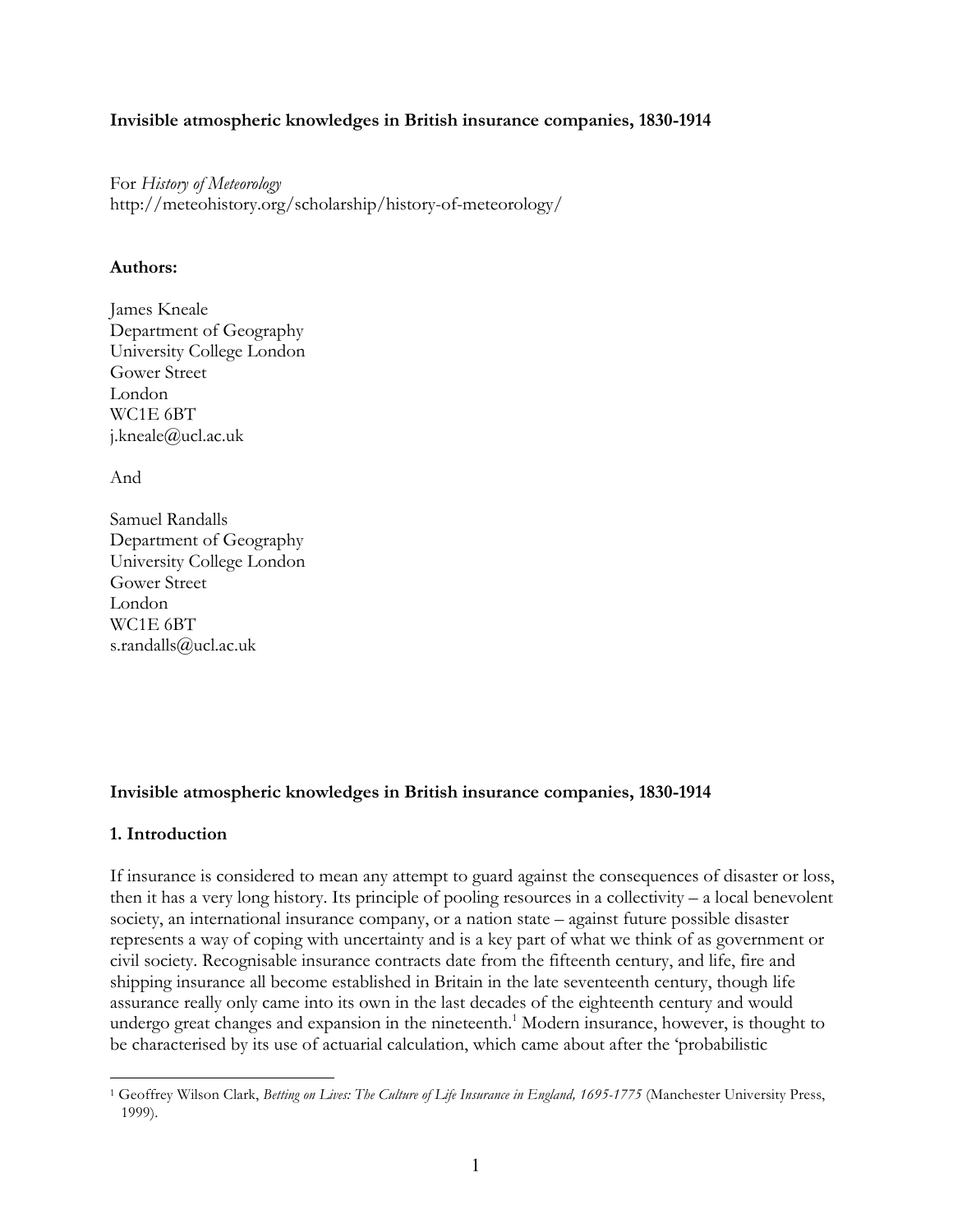revolution' of the seventeenth century. In the case of life assurance, for example, in the late eighteenth century the Equitable's actuary calculated premium tables that were based upon earlier statistical investigations of mortality. A better sense of 'normal' life expectancy should mean that firms could ensure that the premiums received from policyholders would cover likely costs from death claims. The use of more accurate estimates of mortality and the professionalization of actuarial science in the nineteenth century meant that firms became more secure, and life policies became increasingly viewed as a form of protection against the future.<sup>2</sup>

However, while actuarial calculations converted uncertainty into priceable risk, the history of insurance shows that they were not adopted until later than is often assumed. Geoffrey Clark notes that eighteenth-century shipping insurers prudently considered different risks - season, likelihood of war, natural hazards, or piracy - but did not compile this information, or use it to generate a statistically-informed calculation of risk. In fact, he suggests that they could not see the actuarial wood for the trees: "their attention to the *particular* risks connected to each sailing actually led them away from a statistical approach to their underwriting." In a sentence that also rings true for later special cases in insurance risk pricing, he concludes: "Experience counted; counting didn't."<sup>3</sup>

This paper takes up this argument to consider the history of British insurance in terms of its engagement with meteorology (hail) and climatology (travel and 'foreign residence') between 1830 and 1914. The former case represented a small but significant part of agricultural insurance while the latter was an important aspect of what became a major industry. We suggest that this engagement was productive, but fell short of a genuinely scientific or actuarial sense of either meteorology or climatology. The reasons for this will be explored later.

Both forms of insurance expanded during the nineteenth century, a period when concomitantly meteorology experienced a rapid development of scientific interest and increasing governmental relevance especially as regards weather forecasting. Enabled by the telegraph and central organizing offices, meteorological statistics could be used to develop conceptual explanations regarding storm tracks and weather patterns, which enabled a 'modern' vision of meteorology to emerge. As Katherine Anderson notes, meteorology was not just a modern enterprise in the sense of using technologies like telegraphs, it also promoted a new scale of science that demanded some form of central ordering point.<sup>4</sup> The prediction of storm paths, for example, required carefully observing and assimilating data over a period of time along the track of the storm, a key criterion for the value of a Meteorological Office. In climatology, though often sidelined as less scientific,<sup>5</sup> statistics enabled general understanding of the connections between climate and people, with for example research on climate on travel and mortality supported through, for example, the establishment of the General Register Office in 1838, which gathered statistics on mortality and on the side collated weather information. Indeed the importance of collation of statistics is not underestimated by Nathaniel Beardmore as the scientific task of the British Meteorological Society of which he was president

<sup>2</sup> Timothy Alborn, *Regulated Lives: Life Assurance and British Society*, *1800-1914* (University of Toronto Press, 2009) and Theodore M Porter, (1995) *Trust in Numbers: The Pursuit of Objectivity in Science and Public Life* (Princeton University Press, Princeton NJ, 1995).

<sup>3</sup> Clark, *Betting*, 7.

<sup>4</sup> Katherine Anderson, *Predicting the Weather: Victorians and the Science of Meteorology* (Chicago: University of Chicago Press, 2005).

<sup>5</sup> John Laughton makes this point in his presidential address to the Royal Meteorological Society in 1884 when describing his focus on climatology as more akin to geography than meteorology. John K Laughton, "An Address Delivered at the Annual General Meeting, January 16th, 1884)," *Quarterly Journal of the Royal Meteorological Society* 10 (1884): 77-87.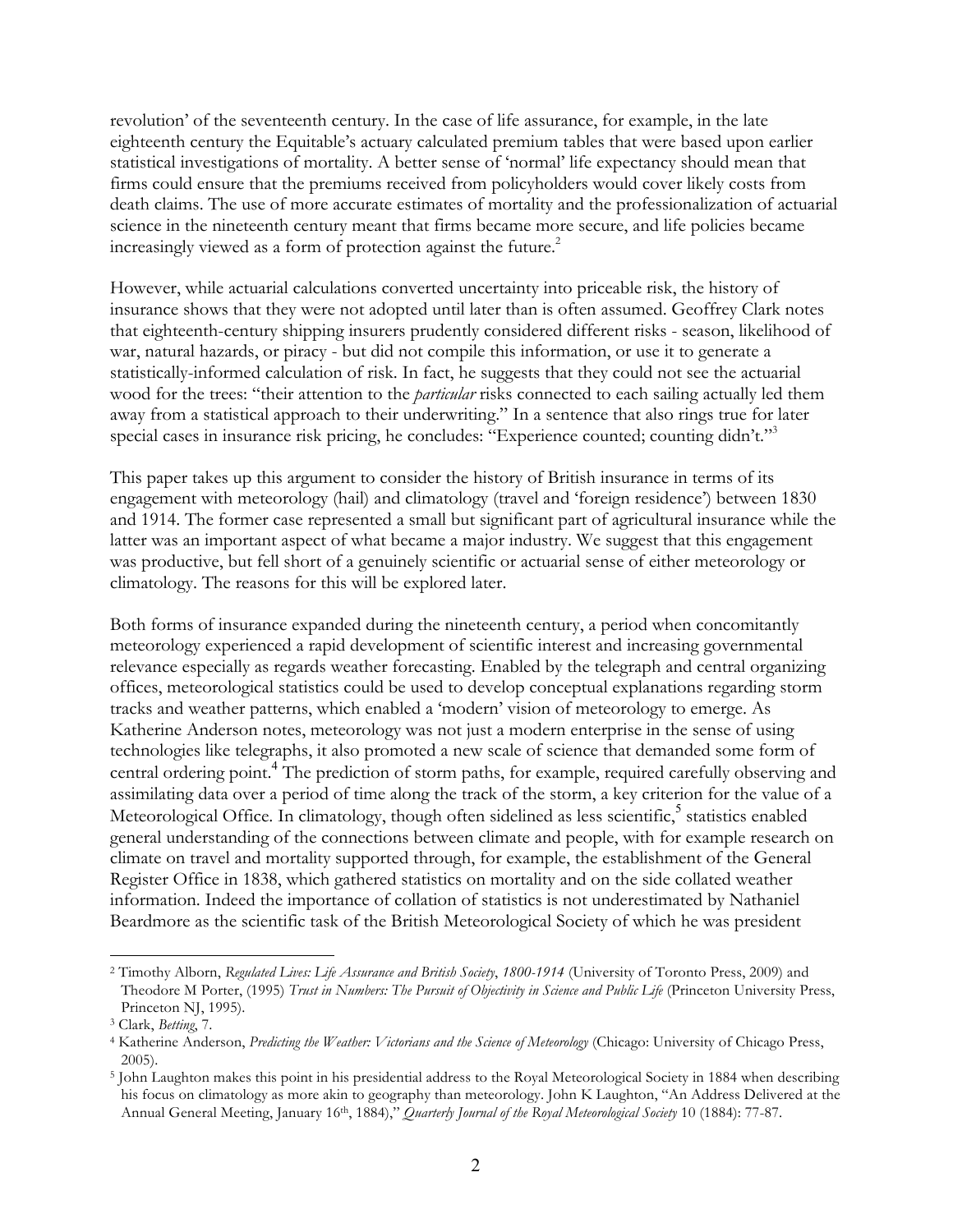1861-62: "We must observe, record and collate, if we would arrive at first causes". Much of the historical literature has thus explored the scientific collation of meteorological statistics to explain weather phenomena.<sup>7</sup>

In this paper, however, we show how other statistics were collated for different purposes, producing a form of 'invisible' weather knowledge, that is, invisible from standard scientific circles or only occasionally exchanged with these societies. Statistics were collated by insurance companies to set premiums on insurance contracts rather than to explain first causes. Indeed there is one notable recorded exception of the way in which an insurance contract came to explore first causes. As James Fleming notes, the storm controversy in the 1830s was translated through the French Academy's distinction of electrical storms from tornadoes in the case of an insurance claim made in Paris.<sup>8</sup> Distinguishing, conceptually and empirically, the difference between heat and electricity in the causation of tornados was the subject of much scientific debate most clearly evidenced in Dr Hare's 1852 pamphlet on the controversy. The insurance companies, however, had already paid out under the electrical definition of a tornado's action. Any alterations to the status of a tornado could re-open questions of what payments should have been made or could be made under future contracts.<sup>9</sup>

Much of the time, we argue that insurers did create some kinds of experiential, insurantial expertise about weather and climate risks, but this was rarely formulated within formal meteorological scientific circles or even as a fully actuarial science. Nevertheless we believe that it is important within histories of the atmospheric sciences to capture expertise beyond the formally recognized meteorological sciences. For example, studies of amateur meteorology have suggested that the amateur societies and enthusiasts were key to the shaping of professional and scientific endeavour through their careful and persistent observing.<sup>10</sup> These amateur interests also generated popular support for the production of meteorological science as each could be of value in the cause of enabling better understanding of weather and consequently one hoped reduce the risks of weather hazards. Tabulation was increasingly favoured over the meteoric tradition and this required a standardisation of measurements.<sup>11</sup> "Amateurs took a leading role in the collection of data, while their interpretation remained the domain of the professional."12 Amateurs were driven therefore by ideals of self-improvement and public utility, and created localized forms of weather expertise that even if they lacked conceptual apparatus provided robust locally specific and relevant understandings of weather. Likewise as Sarah Dry has suggested, the barometers sent to fisherfolk by the Meteorological Department in the mid-19 $<sup>th</sup>$  century acted both to prove the necessity of careful</sup> measurement if one wanted to attain predictive knowledge and at the same time ensure fisherfolk's tacit knowledge to read the weather was enhanced, enabling an effective self-governance rather than

l <sup>6</sup> Nathaniel Beardmore, "Presidential Address," *Proceedings of the British Meteorological Society* 1(1861): 1-8, 2.

<sup>7</sup> Anderson, *Predicting.* James Rodger Fleming, *Meteorology in America, 1800-1870* (Baltimore: Johns Hopkins Press, 1991).

<sup>8</sup> Fleming, *Meteorology in America,* 23-54.

<sup>9</sup> Dr Hare. *On the conclusion arrived at by a committee of the Academy of Sciences of France, agreeably to which, tornados are caused by heat; while, agreeably to Peltier's report to the same body, certain insurers had been obliged to pay for a tornado as an electrical storm. Also, abstracts from Peltier's report*. 2nd ed. Philadelphia: 1852.

<sup>10</sup> Georgina H. Endfield and Carol Morris, "Exploring the role of the amateur in the production and circulation of meteorological knowledge," *Climatic Change* 113 (2012): 69-89.

<sup>&</sup>lt;sup>11</sup> Vladimir Jankovic, *Reading the Skies: A cultural history of English weather, 1650-1820* (Manchester: University of Manchester Press, 2001). Simon Naylor, *Regionalizing Science: Placing Knowledge in Victorian England* (London: Pickering and Chatto, 2010). Anderson, *Predicting*.

<sup>12</sup> Endfield and Norris, "Exploring", 72.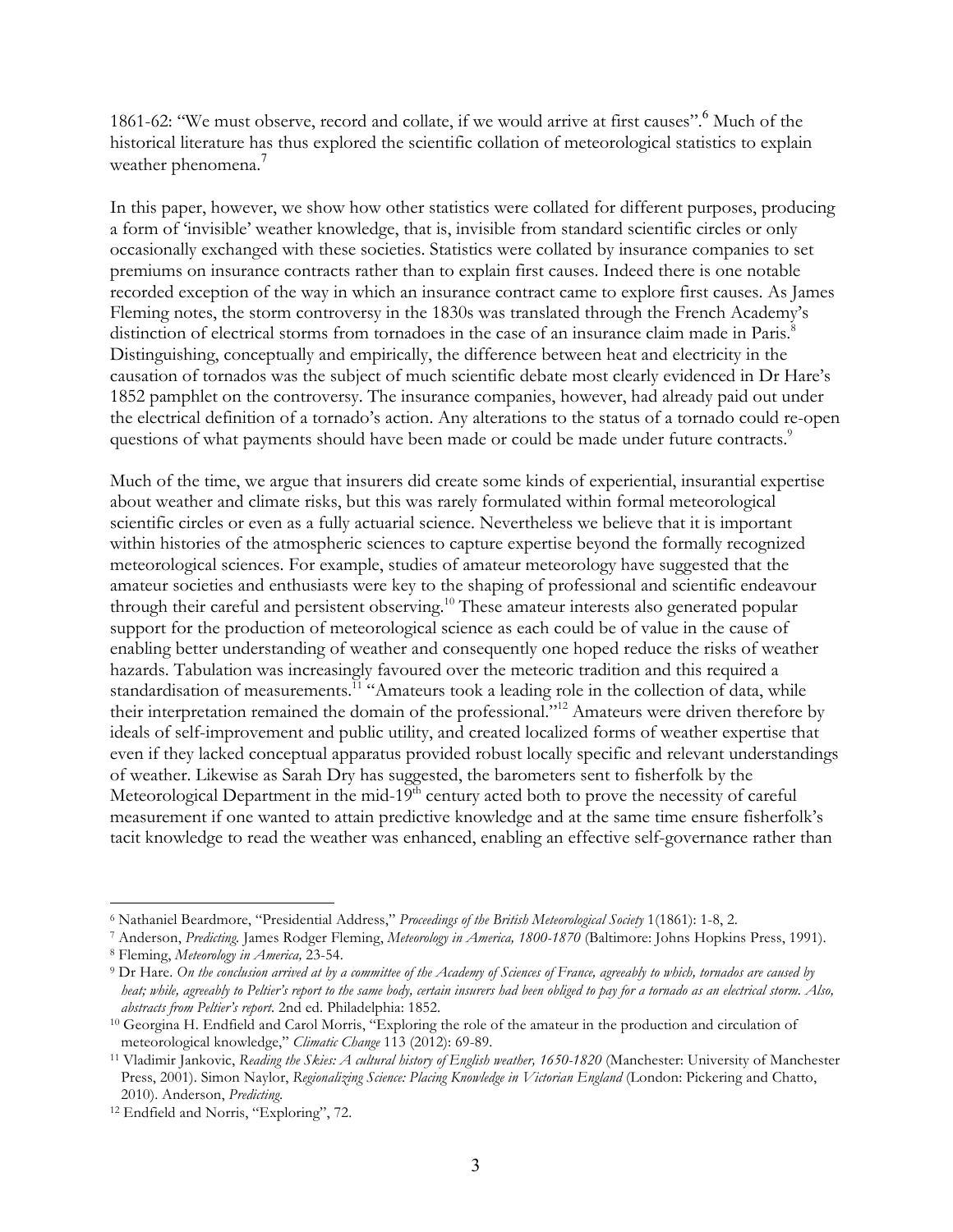responsibilizing government for forecast accuracy i.e. the barometer quantified but that quantification did not have a unitary goal to achieve better official scientific expertise.<sup>13</sup>

In our case, companies collected vast reams of data about patterns of hail damage to crops and understanding of damages caused by different atmospheric phenomena, which all drew on extended knowledge and understanding of farming and agriculture. Indeed, the directors of the hail company we will be turning to in a moment were frequently members of agricultural societies. As such insurers collated their own 'invisible meteorological dataset', in the sense that this was a commercial dataset rather than a publicly available one, it was not really used or developed for science, but it nevertheless represented a form of meteorologically-related data from which expertise about weather risk could be derived. As Eleonora Rohland highlights in the case of Swiss Re, climatic conditions and their relevance for fire were regularly considered at board meetings not least because weather anomalies had an evident consequence on the financial performance of the company (even if fire was not treated as a natural hazard).<sup>14</sup> Interestingly Rohland suggests that Swiss Re's interpretation of weather charts somewhat matched meteorological conditions, but were clearly translated through other issues such as explanation of major losses to the board. We turn first to the case of hail insurance and meteorology, before a more extended consideration of climatology and life insurance for people travelling overseas.

# **2. Hail insurance in the UK**

Hailstorms, along with floods and droughts, high winds and frost, represent a considerable threat to the agricultural economy. Prior to the enclosure movement that largely occurred in England after 1700, dispersed, scattered and public fields meant that risks from hail were spread and limited in their scope on any individual farmer.<sup>15</sup> Enclosed fields on the other hand concentrated the risks that a hailstorm would have a significant effect on an individual farmer, thus encouraging the development of other forms of risk management, whether collective or private. It is within this context that hail insurance emerged in the UK in 1840 under the direction of the Farmers and General Insurance Company. The directors for this company drew from continental experience in establishing rates and procedures; French hail insurance had been discussed since the 1810s and was active since the 1820s, and in Italy in 1830 Saverio Capris di Cigliero published his proposal to insure crops against bad weather, particularly hail.<sup>16</sup> Farmers and General considered the business novel and hived it off into a separate entity initially, before re-incorporating it into the main business at the start of 1844. The return seems to have been accompanied by a desire for the Farmers and General to retain its

l <sup>13</sup> Sarah Dry, *Fisherman and Forecasts: How Barometers Helped Make the Meteorological Department Safer in Victorian Britain*. Centre for Analysis of Risk and Regulation Discussion Paper No 46 (London: LSE, 2007). We use the word 'responsibilizing' in the sense in which theorists of governmentality use it, for example in describing "budgets, audits, standards, benchmarks,and other technologies that were both autonomizing and responsibilizing", Nikolas Rose, Pat O'Malley,and Mariana Valverde, "Governmentality", *Annual Reviewof Law and Social Science*2 (2006) 83–104, 91.

<sup>&</sup>lt;sup>14</sup> Eleonora Rohland, *Sharing the Risk: Fire, Climate and Disaster: Swiss Re 1864-1906* (Lancaster: Crucible Books, 2011). <sup>15</sup> Donald M. McCloskey, "The open fields of England: rent, risk, and the rate of interest, 1300-1815," In: David W.

Galenson (ed) *Markets in History: Economic Studies of the Past* (Cambridge: Cambridge University Press), 5-51. <sup>16</sup> Alan R.H. Baker, "Hail as hazard: changing attitudes to crop protection against hail damage in France, 1815-1914," *Agricultural History Review* 60 (2013):19-36. Capris di Cigliero, Saverio, *Saggio sullo Stabilimento d'una Cassa d'Assicurazione Mutua contro danni cagionati dalla Grandine.* Torino: salla Tipografia di Domenico Pane, 1830. David R. Stead, "Risk and risk management in English agriculture, c.1750-1850," *Economic History Review* LVII (2004): 334-361. Franz Mauelshagen, "Sharing the risk of hail: insurance, reinsurance and the variability of hailstorms in Switzerland, 1880- 1932," *Environment and History* 17 (2011): 171-191.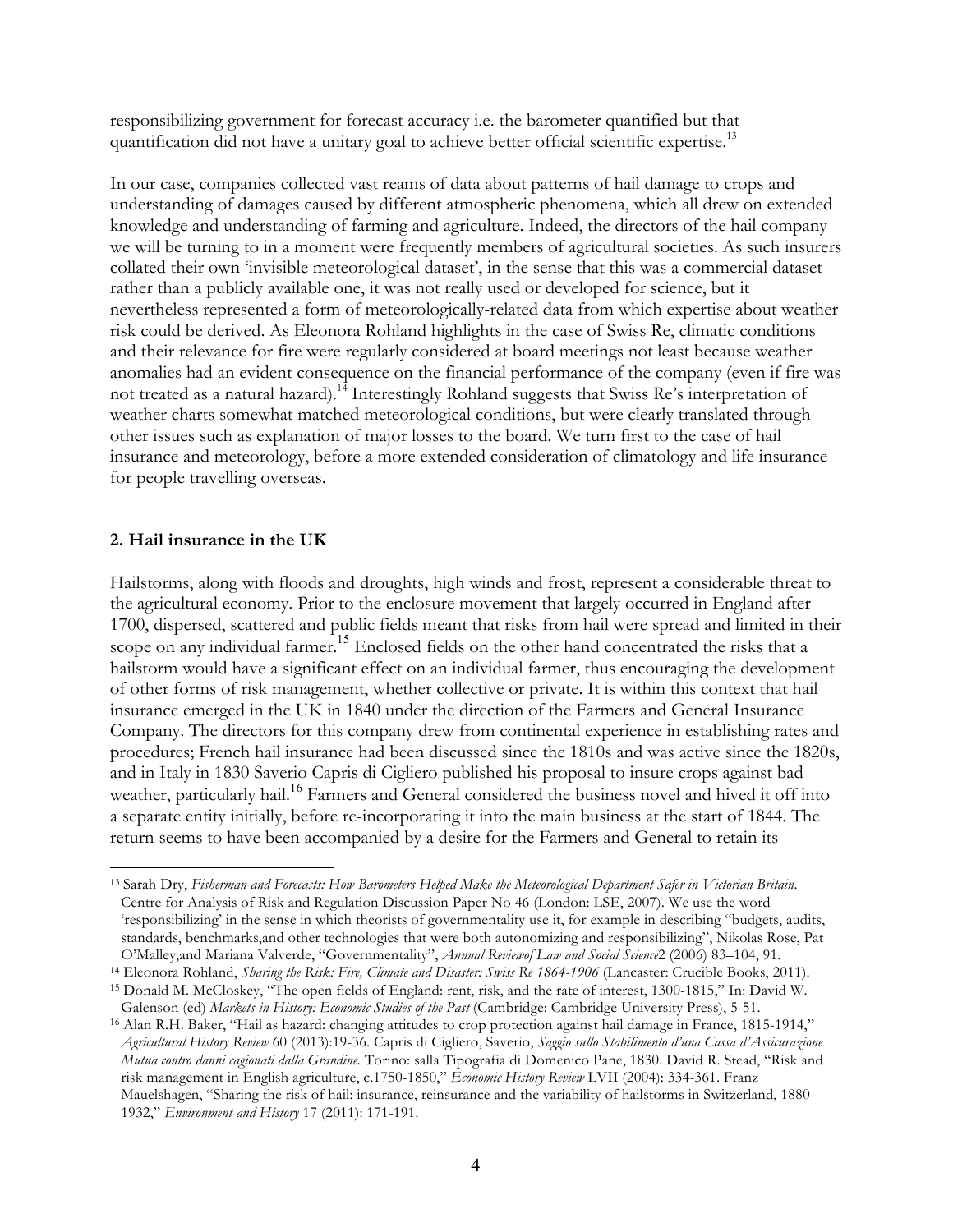leadership in the field in the face of potential new competitors and potentially to cover the large losses suffered in 1843. It is worth noting that Farmers and General were a farming-oriented insurance company with policies particularly on life and fire, though also more specific areas like farming stock, a coverage that would lead to contracts being agreed for horses travelling overseas through to animals struck dead by lightning. Hail insurance, however, (at least for the first three decades) turned out to be a profitable business with better rates of return than fire and life, despite the relatively small size of the industry. For the Farmers and General, however, there was a clear geography of profitability from the hail business. This is both because the company attracted a large value in premiums in places like Cambridgeshire, Hampshire and Oxfordshire, but also because loss rates varied widely with regular but smaller magnitude losses in counties like Hertfordshire compared to more significant losses in places like Huntingdonshire.<sup>17</sup> The hail insurance business relied on the fact that hail was geographically specific and not a correlated risk in the way that for example disease that spread between cattle wiped out some livestock insurance businesses.<sup>18</sup>

Hail insurance was transacted through company agents located through the agricultural regions of England and Wales. Engaging and retaining high quality agents was of considerable concern for the business for their ability to attract business, ascertain and determine the reliability of claims (sometimes with the direct aid of the Directors of the company), and for prudent financial management. When formulating hail policies in the 1840s, there were considerable debates about the rates to apply and how to apply them. Should insurance premiums be charged per acre or by the value of crop, for example, and while initial experiments with crop value were used, by 1843 acreage rates became the norm. For example, the board meeting of the 17<sup>th</sup> February 1844 agreed a hail prospectus for the upcoming season in which hail rates were fixed at 6d per acre for wheat, barley and peas, and 4d per acre for oats, beans, turnips and potatoes.<sup>19</sup> Extra rates applied if the amount of produce per acre exceeded a particular amount, as payout was attached to the losses suffered and the more intensively the area was farmed, the greater the potential loss. Three main competitors emerged to the company (the General, County and Midland offices) after 1845, but agreed rates for crops between offices were normal at least until the mid-1860s. White straw crops, peas and beans were thus deemed to be universally vulnerable to hail across England and Wales, and companies competed to attract business through other means like agent networks and promotion of their companies financial security vis-a-vis their competitors.

The nature of this company should not mislead us into thinking of its directors as conservative bumpkins. William Shaw, one of the founders and the Managing Director of the company, was also the founder and editor of the most scientific agricultural journal of the day, the *Mark Lane Express and Agricultural Journal*, also editing the *Farmer's Magazine*; he and another founder director, Cuthbert Johnson, translated and published Von Thaer's influential *Principles of Agriculture*, posting a copy – along with the company's hail insurance prospectus - to every farmers' club in the country.<sup>20</sup> As a founder of the English (later the Royal) Agricultural Society and supporter of local farming societies,

<sup>&</sup>lt;sup>17</sup> This is based on a dataset created by the authors from the annual accounts of the hail business produced by the Farmers and General company from 1849-1901. This shows the profits and losses per county per year, which enables the construction of maps of hail contracts and payouts, a subject for a future publication.

<sup>18</sup> COCKERELL, H. A. L. and GREEN, Edwin. 1994. *The British Insurance Business*. Sheffield Academic Press, and Walford, Cornelius, *Insurance Cyclopedia* (1871) Vol. 1 Charles and Edward Layton, London and J H and C M Goodsell, New York, 468-473.

<sup>19</sup> Farmers and General Minute Book 4, 1844.

<sup>20</sup> Ernest Clarke, 'Shaw, William (1797–1853)', rev. Nicholas Goddard, *Oxford Dictionary of National Biography*, Oxford University Press, 2004 [http://www.oxforddnb.com/view/article/25272, accessed 3 Feb 2014]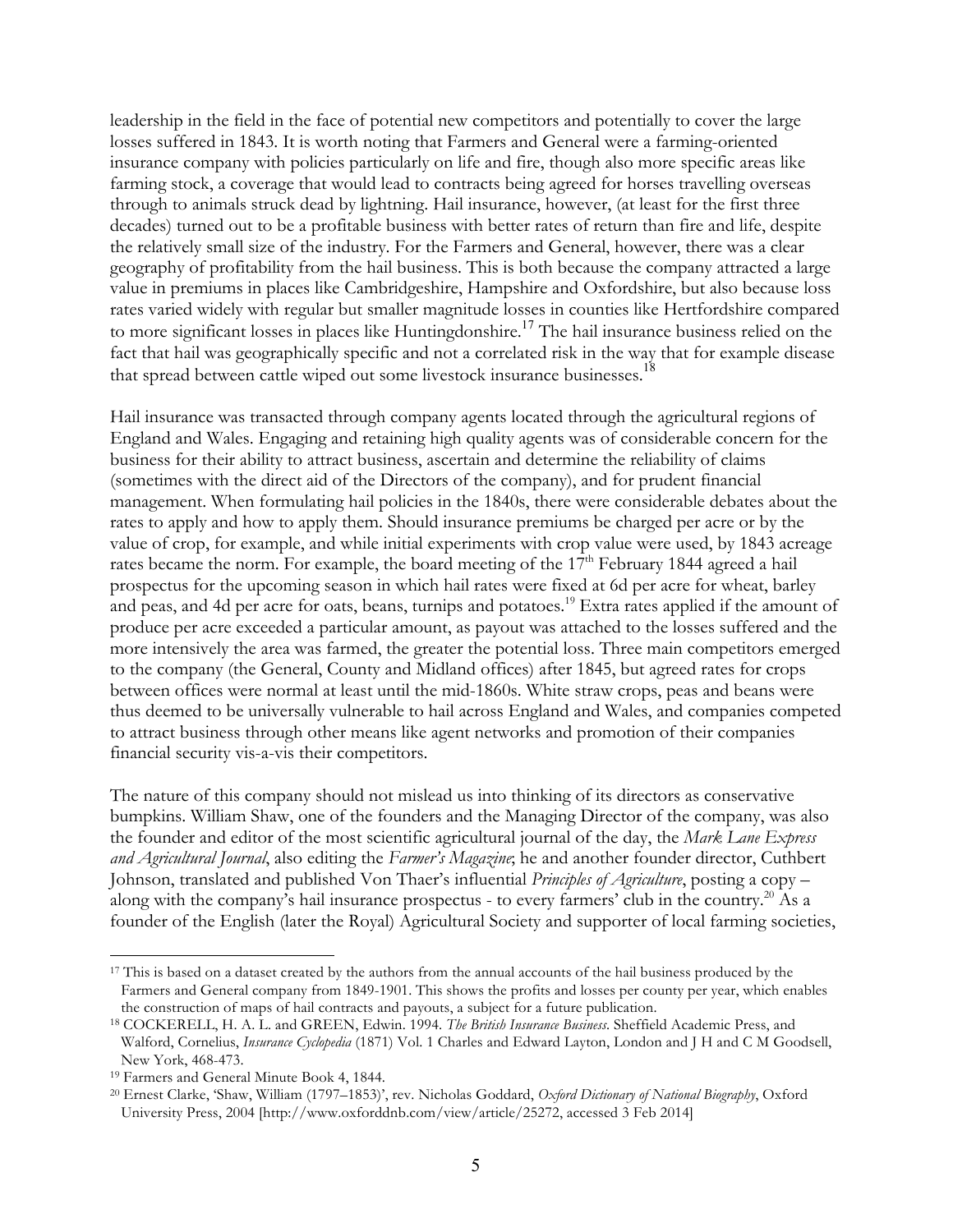Shaw played an important role in improving the nature and reputation of agricultural science, and 10% of the first profits declared by the Farmers and General were devoted to forming Farmer's clubs and awarding prizes "for the encouragement of deserving agricultural labourers".<sup>21</sup> The company could also call upon great reserves of veterinary skill both within and beyond the boardroom; their Truro agent in 1844 was the famous veterinarian William Karkeek, for example.<sup>22</sup> It is clear that Shaw and his co-Directors were at the centre of a network of agricultural expertise of national and indeed international extent.

However, when we consider hail insurance in terms of meteorology, two things are striking. First, the lack of engagement between insurers and meteorologists in the period. Second, despite this, the insurers and agents practiced a form of meteorological expertise in both testing claims by looking at damaged crops and through identification of potentially risky areas (though they reserved judgment on whether that risk was meteorological or not).

First, we have found no evidence that hail insurers sought any kind of meteorological expertise to enable them to statistically identify areas of greater or lesser risk, or equally turn the insurance datasets into such data for meteorological enquiry. Partly this may be attributed to a turn towards more dynamical modes of meteorological reason - in search of physical explanations of e.g. storm pathways - rather than statistical ones. That said, severe thunderstorms and hail events attracted the attention of members of the Meteorological Society of London (1823-1843) in the early years of the hail business, not least exemplified by J. Maverley's paper read on July 16<sup>th</sup> 1841 detailing a thunderstorm on May  $27<sup>th</sup>$  that year that had seen five cows killed by lightning and caused thousands of pounds worth of damage to glass because of hail.<sup>23</sup> The use of statistics was, however, visible in related fields, as we will see when we turn to climatology in a moment, even if it did not rely on probabilistic forms of calculation. So while hail insurers created what we might term an 'invisible meteorology', a meteorology that is translated through and represented by insurance statistics, it remained detached from scientific considerations of weather and climate. While we don't wish to labour the point here, we suggest that there are many such 'invisible meteorologies', not least in amateur collections, and shipping that were their own ways of constructing knowledge about meteorology which may have not have had scientific approval or legitimation, but were other ways of identifying, considering and managing atmospheric risks.<sup>24</sup>

Hail insurance was an intensely geographical business based on types of agriculture and weather patterns. Insurers created a statistical expertise about hail distinctive from the meteorological networks emerging from the 1820s and most especially the 1850s onwards.<sup>25</sup> For example, this close attention to potential climatological risks in a particular part of England was noted in debates about the prices of crops in Cambridgeshire and Huntingdonshire. Several companies – Royal Farmers and their main competitors the County Hail-storm Insurance Company (Hertford), General Hailstorm Assurance Society (Norwich) and the Midland Counties Insurance Company (Lincoln) –reported major losses from hail damage in these area in the 1860s, and shared information in an attempt to

<sup>21</sup> Prospectus, in 'Volume of prospectuses of Assurance Societies sent by the Clerical, Medical and General Life Assurance Society R826-G', 1834-1851, IOA.

<sup>22</sup> Linda Warden, 'Karkeek, William Floyd (1802–1858)', *Oxford Dictionary of National Biography*, Oxford University Press, 2004 [http://www.oxforddnb.com/view/article/15184, accessed 12 Nov 2013]

<sup>23</sup> George J. Symons, "The History of English Meteorological Societies, 1823 to 1880," *Quarterly Journal of the Meteorological Society* 7 (1881): 65-99, 83.

<sup>24</sup> Endfield and Morris, "Exploring the role of the amateur"

<sup>25</sup> Anderson, *Predicting.*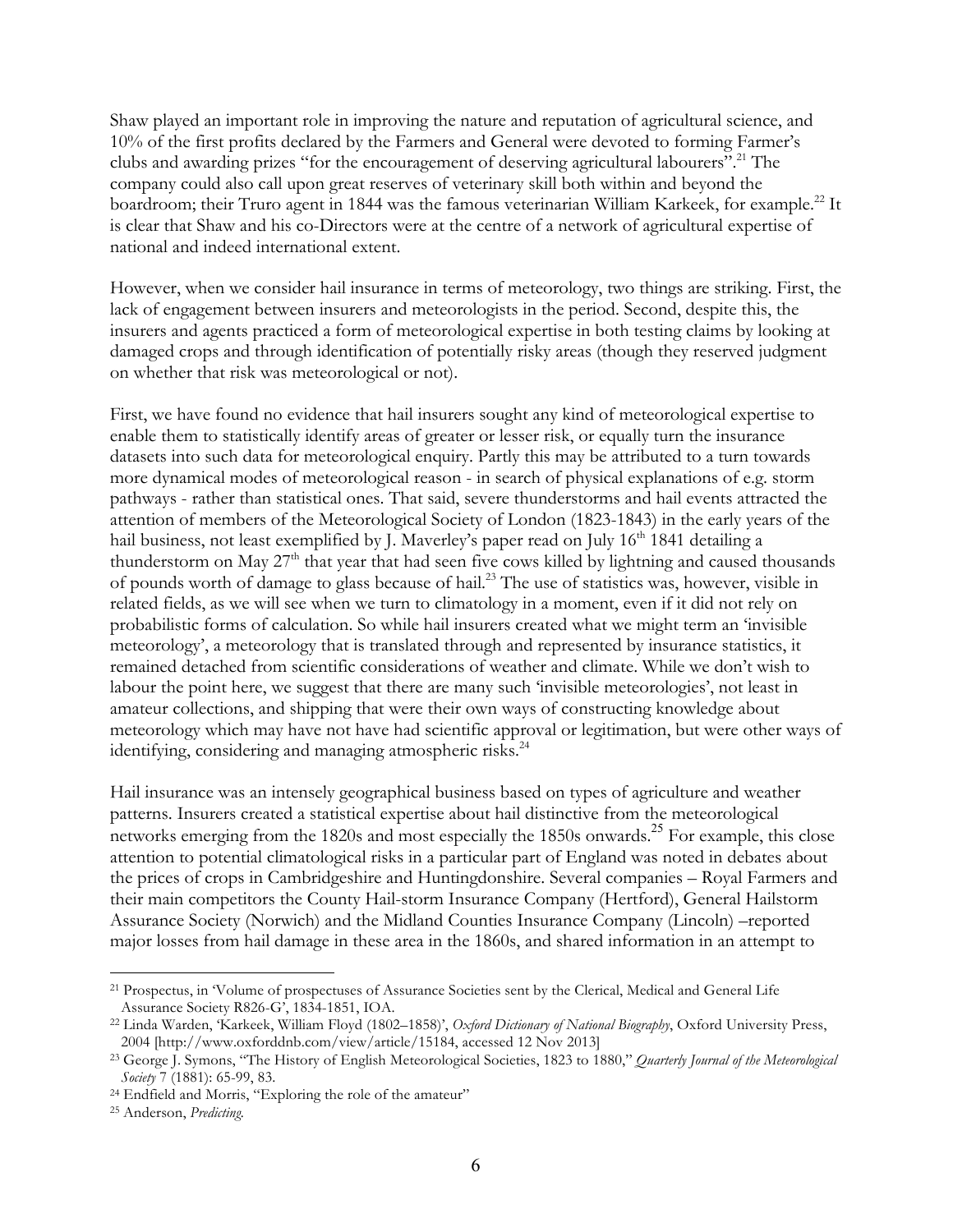better understand the risk so that it could be priced more carefully, even exploring the utility of reinsuring each other.<sup>26</sup> From 1866 onwards the Farmers and General directed most of their attention to the area around the small town of Somersham in Huntingdonshire, close to the border with Cambridgeshire. John Reddish, secretary of the Farmers and General, analyzed the data of losses within and outside a radius of 12 miles of Somersham station, arguing that risks were considerably greater within the radius than outside it. Using loss figures much as life insurers would use mortality statistics, Reddish found that in Huntingdonshire the company lost  $\ell$ 818 outside the radius but lost £1125 pounds within 12 miles of Somersham; Cambridgeshire policies outside Somersham made a profit of just over  $\frac{1}{855}$ , but lost  $\frac{1}{3}$  within the 12 mile radius. Somersham was a very risky place to be a hail insurer.<sup>27</sup>

The question is: was this because Somersham was climatically dangerous or because the crops there were unusually exposed or valuable? There is limited evidence of a search for explanations (climatic or agricultural) for this pattern, but Reddish gathered evidence in an attempt to delineate economically productive climates from economically destructive ones, without causally explaining the reasons why. Furthermore, while Reddish did not seek a meteorological explanation and while his analysis of the figures was not, properly speaking, actuarial, it focused on the profitability of the business in other areas compared to Somersham. In 1873, for example, he noted, "The Somersham district was again unprofitable."<sup>28</sup> Other firms also sought further information; in 1870 the General Office insisted that new policies within 12 miles of Somersham must furnish information on how long the land had been farmed by the applicant, whether it had ever sustained hail damage, when this had occurred, if this loss had been compensated, and by whom.<sup>29</sup> The effort to review the accounts of offices covering Somersham and the changes in pricing to deal with risk both affirm that the company did not simply perceive this to be bad luck, but rather was a risk that needed to be effectively priced and managed. Again we see evidence being used to inform an expertise about hail risk, but not in the scientific way associated with the 'probabilistic revolution'.

Firms were also concerned to verify claims, looking for signs that damaged crops had really suffered from hail; they were similarly careful when checking claims for livestock killed by lighting. There is rarely much discussion of the agents' investigations in the minute books of the Royal Farmers office, but the fact that some claims were refused when the damage was suspected to be caused by wind suggests that agents had a good sense of what hail damage looked like. In the September of 1851, the company refused to pay a claim submitted through the Rotherham agent, "the damage not having been caused by hail", though more than a dozen other claims were paid across the country during that month and an additional  $\frac{1}{15}$  7/6 was paid to the hail surveyors for assessing these damages.<sup>30</sup> There are similar examples with veterinarians within the company examining the health of horses before they were insured for transportation overseas, for example before agreeing to insure the life of a horse travelling to Sydney in 1841, and in examining the causes of death of livestock by lightning; in 1870 the company refused to pay out on a horse said to have been struck by lightning when it was "found to have been killed by injury alleged to have been caused by fear occasioned by the storm."31 Likewise, the vulnerability of different crops to hail was carefully considered and at various moments, particular crops grabbed the actuaries' attention; the market value of each crop

<sup>26</sup> Royal Farmers and General Minute Book 15b, 1862.

<sup>27</sup> Royal Farmers and General Board Meeting Reports, 1866.

<sup>28</sup> Royal Farmers and General Board Meeting Reports, 1873.

<sup>29</sup> Royal Farmers and General Board Meeting Reports, 1871.

<sup>30</sup> Royal Farmers and General Minute Book 12, 1850-1.

<sup>31</sup> Royal Farmers and General Minute Book 2, 1841-42; Royal Farmers and General Minute Book 17, 1869-74.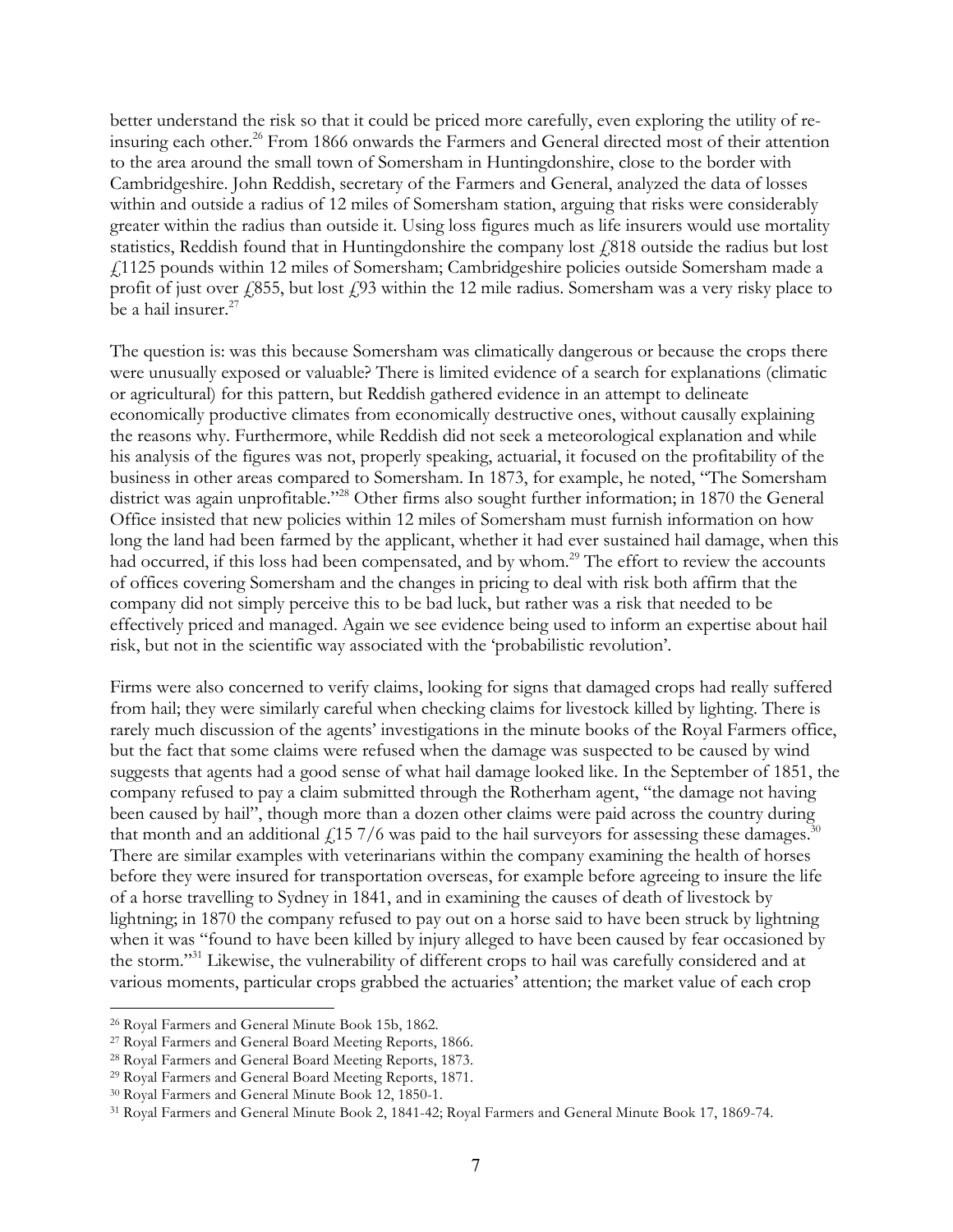had to be set against its particular susceptibility to hailstones. John Reddish's notebook contains notes on the nature of kohlrabi, for example, followed by the injunction to "see enquiry form attached to Ansley's Hail proposal 1864 St Ives", suggesting that he had felt the need to consider whether this unusual crop needed a different premium.<sup>32</sup> When an agent in Cambridgeshire received a proposal to insure kohlrabi in 1870, he wrote to advise Reddish that "I have spoken to two experienced seed growers today. They both say that Kohl Rabi seed is not quite so easily shelled as Sweed*[sic]* Turnip Seed, but I think the greater value of Kohl Rabi Seed (the present price being 4/ per lb) that 15/- per acre is not too high a premium."33 This practical expertise – of recognizing and recording the effects of hail – also represents a particular kind of meteorological knowledge, but one removed from Victorian meteorological scientific circles.

While we have yet to find any maps of hail risk in the records of these companies (not surprising in the earlier years given that the first map of English rainfall is claimed to date to  $1840$ ,  $^{34}$  an agricultural map of risk could be produced that would highlight areas of heightened risk of claims and areas of particularly vulnerable crops. Insurers had an understanding of hail damage and areas of greater risk, but they did little to try to predict areas of greater hail storms. This makes hail insurance records rather less than satisfactory proxies for meteorological records. Indeed, in a brief comparison of our dataset from Royal Farmers and General with records of the most severe hailstorms in the UK, apart from the 1843 event, there is only limited correlation between those recorded hailstorms and hail claims.<sup>35</sup> This could be a facet of just this one company's exposure, but we're inclined to think that hail insurance claims are affected by too many geographically specific factors (crop types, densities, farmers social standing, agent networks etc.) to be a reliable, stand-alone environmental history dataset. Thus, we suggest hail insurers practiced a kind of 'invisible meteorological expertise' that showed some understanding of hail and its impact, plus its geographical nature. However this was not translated into an actuarial understanding of those areas where claims were greatest, and there was no attempt to examine the meteorological causes of hail exposure.

# **3. Climate, insurance and mortality statistics**

Another important connection between insurance and atmospheric science is that of life insurance for people travelling or living overseas which drew on and created evidence about relationships between climate and health. Here we illustrate how climate and health were conceived of through different forms of quantitative analysis and the way these were then taken up by insurance companies (there is not space in this article to explore all the various debates about climatic determinism and theories of climate and health more broadly).

For insurers, the important point about climate and health was to determine the effects of climate on mortality and the causes of disease. One form of analysis was to draw on Cartesian geographical understandings of climate, based on a latitudinal approach in which climates at certain latitudes proved more dangerous than at others.<sup>36</sup> This approach however was challenged from both

<sup>32</sup> John Reddish's notebook 213a,

<sup>33</sup> *Ibid.*, 227.

<sup>34</sup> Symons, "The History of English Meteorological Societies", 81.

<sup>35</sup> Data taken from the Tornado and Storm Research Organisation (TORRO) list of major hailstones, which is based on J.D.C. Webb, D.M. Elsom and G.T. Meaden, "Severe hailstorms in Britain and Ireland, a climatological survey and hazard assessment," *Atmospheric Research* 93 (2009): 587-606. This is compared with the data we collated from the Royal Farmers and General company (see note 17).

<sup>&</sup>lt;sup>36</sup> Georgina Endfield and Samuel Randalls, "Climate and empire"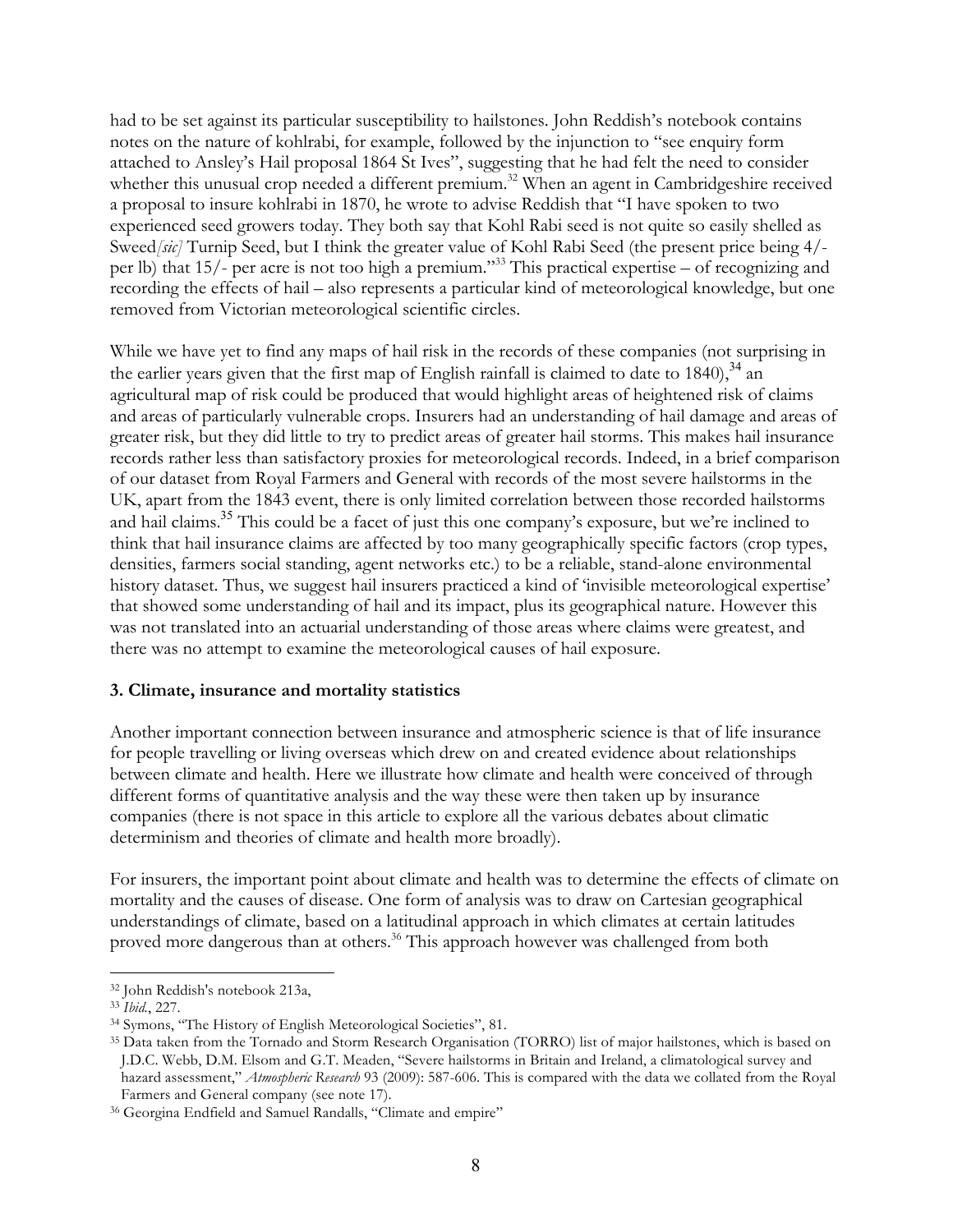climatological (especially the suggestion that isothermal maps might be more relevant) and medical (especially acclimatization) angles. A detailed statistical approach was required to disentangle climate and mortality statistics. As far back as 1750, Thomas Short had displayed a considerable statistical expertise on weather and mortality, concluding for example that on days where there was any type of precipitation, rainy days were most injurious to health, while misty or showery days were least injurious, and that "an atmosphere loaded with moisture, is unhealthy as it relaxes the body, diminishes perspiration and adds to the fluids" especially when mixed with "exhalations from dead or living animals or their excrements."<sup>37</sup> But it is in the  $19<sup>th</sup>$  century that this reasoning comes to its epiphany. In 1835 Adolphe Quetelet, the great Belgian statistician whose work was so fundamental for actuarial statistics, bemoaned the lack of comparative reliable data which could have been compared to different mortality rates:

*climatology*, taking the word in its most extended sense, is a science still too little advanced to engage our attention here: we absolutely want data, and particularly comparative data, with respect to countries out of Europe and even some European countries themselves, where political sciences have not been sufficiently cultivated.<sup>38</sup>

So while it was clear that mortality was greater in the South of Europe rather than the North or Centre, Quetelet could not say if this was due to natural climate or to political and economic differences.<sup>39</sup>

However information was already being collected, and much of the early work on this relationship came from the development of 'vital statistics' as a governmental tool. British Parliamentary Reports on mortality amongst British troops in the colonies, prompted in the first instance by the 1835 Medical Board set up to investigate insanitary conditions in Bahamas, are an excellent example. Henry Marshall, Deputy Inspector-General of Army Hospitals and Alexander Murray Tulloch were both involved in these enquiries into the health of the troops, and Tulloch paid due attention to climate and acclimatization in his first report. While European mortality rates were very high in these latitudes, particularly deaths from fevers, Tulloch's analysis of the evidence from different Caribbean stations suggested that neither high temperatures nor excess moisture were very important causes of fever, though perhaps the two together might be.<sup>40</sup> So while Antigua and Barbadoes [sic] had higher temperatures than Dominica, Tobago, Jamaica, or the Bahamas, army sickness and mortality rates were three times as bad in the second set of stations.<sup>41</sup> Tulloch's next reports on the health of troops in Britain, the Mediterranean, and British North America rejected arguments about the origin of fevers in marshy soil and excessive vegetation, and his West Africa report reiterated this even more forcefully.42 In this way simple relationships between latitude, temperature, humidity and mortality were thrown into question; comparative studies of mortality were developing knowledge of the relations between disease and climate. Tulloch showed a strong grasp of statistics and his work was

<sup>37</sup> Short, Thomas, *New observations, natural, moral, civil, political and medical, on city, town and country bills of mortality. To which are added, large and clear abstracts of the best authors who have wrote on that subject with an appendix on the weather and meteors*. London: 1750, 66.

<sup>38</sup> Quetelet, M A (1842, orig. 1835), *A Treatise on Man and the Development of his Faculties*. Edinburgh: William and Robert Chambers, 26.

<sup>39</sup> *Ibid*., 26-7.

<sup>40</sup> *Statistical Report on the Sickness, Mortality, and Invaliding among the Troops in the West Indies,* GBPP 1837-8 XL. See Cullen, Michael J., *The Statistical Movement in Early Victorian Britain*, Barnes and Noble, 1975, 49.

<sup>41</sup> GBPP 1837-8 XL, 101-02.

<sup>42</sup> GBPP 1839 XVI; GBPP 1840 XXX.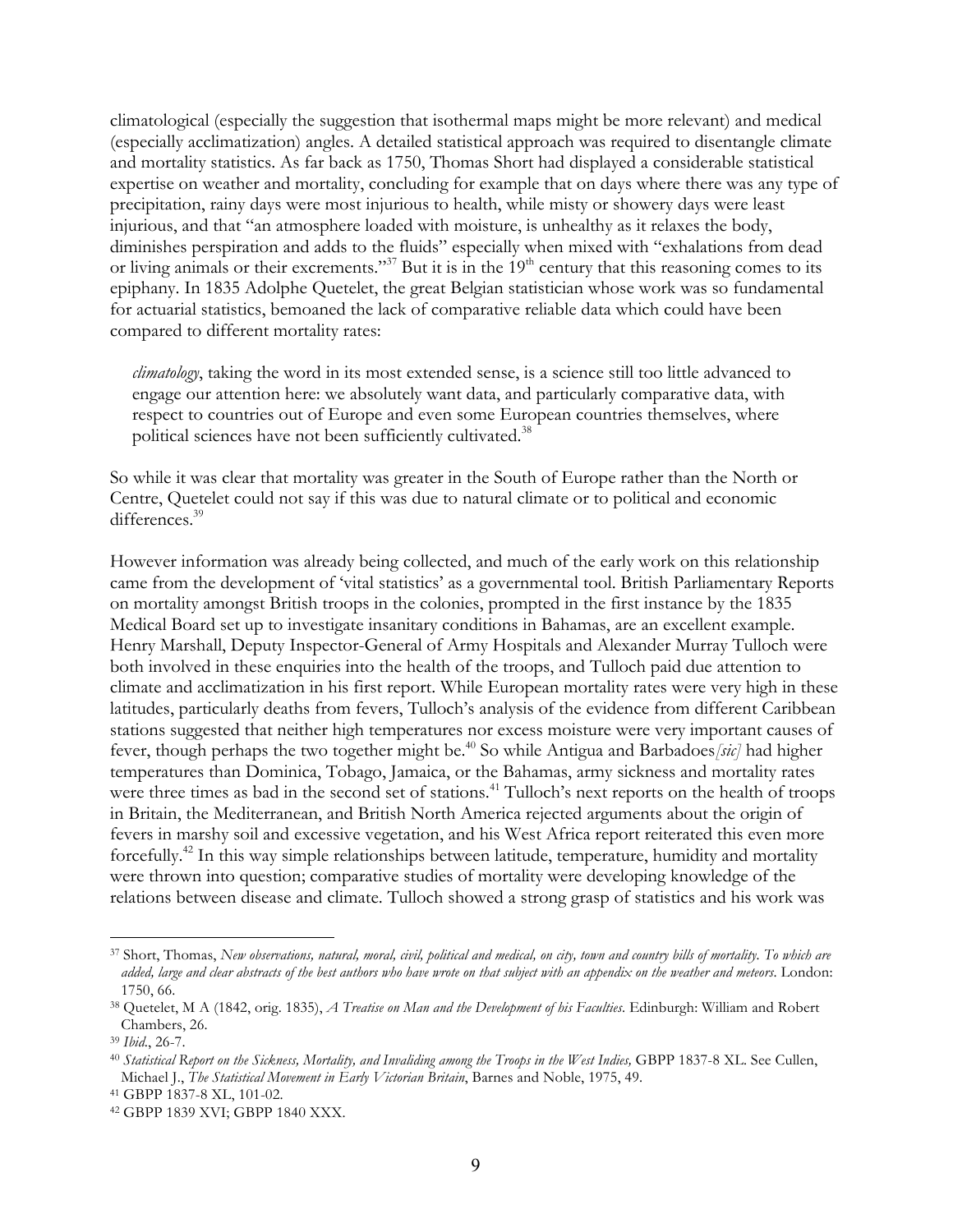well received; the Statistical Society of London used it as a model for their study of the East Indies, produced by Colonel William Henry Sykes.

By the 1860s other connections between life assurance, medicine and meteorology or climatology had emerged. Robert Scoresby-Jackson's *On the influence of weather upon disease and mortality*, published in 1863, developed insights into the use of mortality figures to calculate the healthiness or otherwise of different places, but it is worth noting that he had been taught by Robert Christison, an Edinburgh professor of medicine who commanded great respect in the life assurance industry, and Scoresby-Jackson's *Medical Climatology* is dedicated to Alexander Keith Johnston, his wife's uncle and Professor of Physical Geography at Edinburgh University.43 Robert Dundas Thomson brought together a similar set of interests as medical officer for an insurance office, the President of the British Meteorological Society in 1863 until his death in 1864, a famous sanitarian and the first President of the Metropolitan Association of Medical Officers of Health.<sup>44</sup>

Likewise Buchan and Mitchell's paper on 'the influence of weather on mortality from different diseases and at different ages' published in 1875, used data from 1845-1874 to show that deaths in London had a strong seasonal component with deaths from all causes peaking November through March, with a smaller peak in the height of summer.<sup>45</sup> The data enabled Buchan and Mitchell to identify diseases that predominated under different climatic types in London: dry and warm weather led to diarrhoea; dry and cold weather aided gout and suicide; while cold and wet weather advantaged influenza, heart disease, rheumatism and measles to name just a few.

Relations between seasonality, climate and health are evident in the work of John Tripe (Medical Officer of Health for Hackney and President of the Royal Meteorological Society 1871-73), who had previously produced a report on the medical meteorology of London in 1862 and who compiled and published a report of the health capabilities of seaside resorts in 1878 that showed the connections between climate and health in terms of the health-giving properties of certain climates in winter time.<sup>46</sup> Indeed it is clear in the comments following the latter paper, that other meteorological society members were also doctors, not least Theodore Williams (President of the Royal Meteorological Society in 1892-93 and 1900) who commented that he and his father evaluated the climatic data of places before sending patients to them.47 Seasonality is also visible in some of the tables and graphs produced by A H Smee, the medical officer of the Gresham and other insurance companies. Weekly deaths from Bubonic plague at Bombay were at their height in February and March for five successive years during the 1896-1901 epidemic, leading Smee to suggest that rainfall might control the spread of disease.<sup>48</sup>

l <sup>43</sup> Scoresby-Jackson, Robert E, *On the influence of weather upon disease and mortality*, (Edinburgh, Neill and Company, 1863). Elizabeth Baigent, 'Jackson, Robert Edmund Scoresby- (bap. 1833, d.1867)', Oxford Dictionary of National Biography, Oxford University Press, 2004; online edn, May 2006 [http://www.oxforddnb.com/view/article/14548, accessed 12 July 2013]

<sup>44</sup> W. W. Webb, 'Thomson, Robert Dundas (1810–1864)', rev. Richard Hankins, *Oxford Dictionary of National Biography*, Oxford University Press, 2004 [http://www.oxforddnb.com/view/article/27322, accessed 17 Nov 2009].

<sup>45</sup> Alexander Buchan and Arthur Mitchell, "On the influence of weather on mortality from different diseases and at different ages," *Scottish Meteorological Society* 4 (1875): 187-265.

<sup>46</sup> John W. Tripe, "On the Winter Climate of some English Sea-side Health Resorts," *Quarterly Journal of the Royal Meteorological Society* 4 (1878): 111-135.

<sup>47</sup> Ibid., 129.

<sup>48</sup> A H Smee, *Tables and Diagrams illustrating the comparative death rates from various causes and in various occupations*. Rixon & Arnold, London, 1901, 52-55. Walford, Cyclopedia, (1871), Vol 1, p589.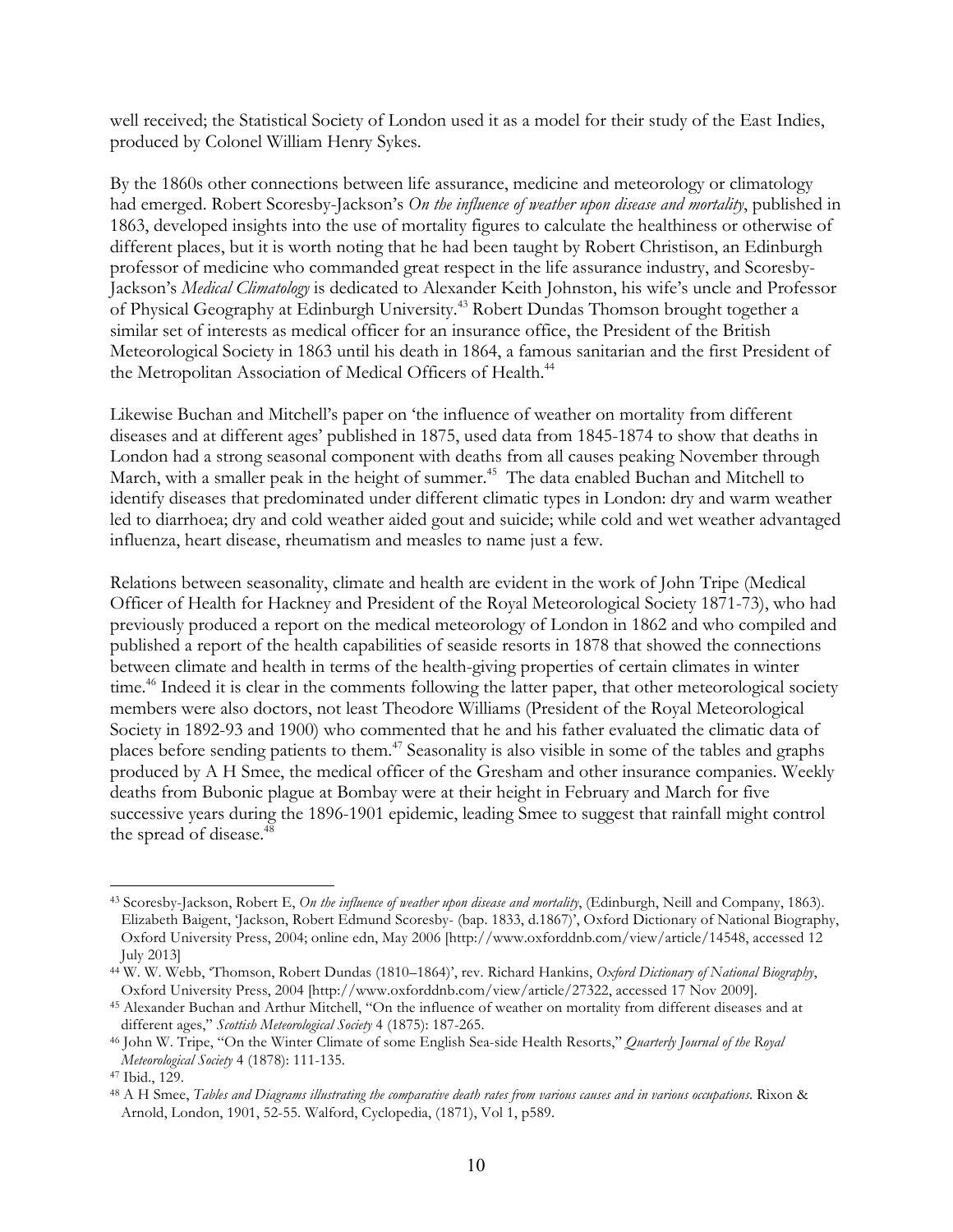Theories of disease were being transformed in the nineteenth century, however, as environmentally determined theories (like Buchan and Mitchell's) were supplemented with and later largely replaced with germ theories. For example, for the tropical colonies germ theories altered the way authorities governed the risks of residing in new climates. The risks for the European body in hot climates was increasingly moving away from a fear of climatic vulnerability to an understanding that through selfgovernance, the European could keep themselves safe. This is a feature of some life insurance notes e.g. that a prudent traveller would know to avoid New Orleans during the height of the summer. Prudent behaviour - moral, social, alcoholic - would be of as much relevance as the climate.

#### **4. Climate Risk in Life Insurance**

British life assurance was well established by the later decades of the nineteenth century with Timothy Alborn estimating that 30 per cent of the British population – usually men - had life insurance policies of some kind by 1890.<sup>49</sup> In 1859 more than half of the world's life insurance companies were British, and these offices held 59% of all policies across the world.<sup>50</sup> However the industry also grew rapidly in the US after the Civil War and again during the Gilded Age, and offices also prospered in British colonies towards the end of the century.<sup>51</sup>

British life assurance firms had long worried about their policyholders travelling overseas, and had charged higher premiums to cover the extra risk, just as they dealt with other risks like poor health or dangerous occupations. The Farmers and General company agreed that extra payment would be only required if policyholders travelled beyond the UK or continental Europe between St Petersburg and Gibraltar.<sup>52</sup> Policies were void if policyholders did not secure the permission of the firm before travelling. However while the principle of charging an addition for overseas risk was straightforward enough, calculating this extra rate was not, and this became a pressing issue as colonial and business travel grew and life insurance became affordable to a growing middle-class market. Alborn notes that the conservative rates charged in the 1840s gave way to more relaxed prices and conditions in later decades. The rate charged for a return trip from Dover to Paris via Calais in 1821 would cover a four-month trip in the Zambesi District in 1900, for example.<sup>53</sup> But this was not an industry-wide response to new evidence; "a pioneering company would offer bold reductions in foreign premiums based on sketchy data and dare its competitors to follow suit".<sup>54</sup> Sharon Ann Murphy notes that US firms also relied on educated guesses, while collecting any information that seemed helpful, and became increasingly confident that their own records could inform careful estimates of risk.<sup>55</sup> So while firms may have had trouble finding enough mortality data to be able to make confident predictions of risk, it did not stop them setting rates, or gathering other kinds of data.

There was clearly an institutional demand for information on climate. Many of the works reviewed in the preceding section can be found in the library of The Institute of Actuaries, the English insurance industry's centre of calculation from 1848 onwards, though it is not easy to establish when these

<sup>49</sup> *Ibid.*, 20.

<sup>50</sup> *Ibid.,* 51.

<sup>51</sup> Murphy, Sharon Ann, *Investing in Life: Insurance in Antebellum America* (Baltimore, Johns Hopkins Press, 2010).

<sup>52</sup> Board Meeting, 26<sup>th</sup> Mar 1840, Royal Farmers Minute Book No. 1.

<sup>53</sup> Bailey, Arthur H. 'On the rates of extra premium for foreign travelling and residence', *Journal Of The Institute Of*  Actuaries 15 (1869-1870), 77-94, 78; Board Meeting, 11<sup>th</sup> May 1899, Sceptre Life Association Minute Book No. 4.

<sup>54</sup> Alborn, *Regulated*, 120.

<sup>55</sup> Murphy, *Investing*, 28.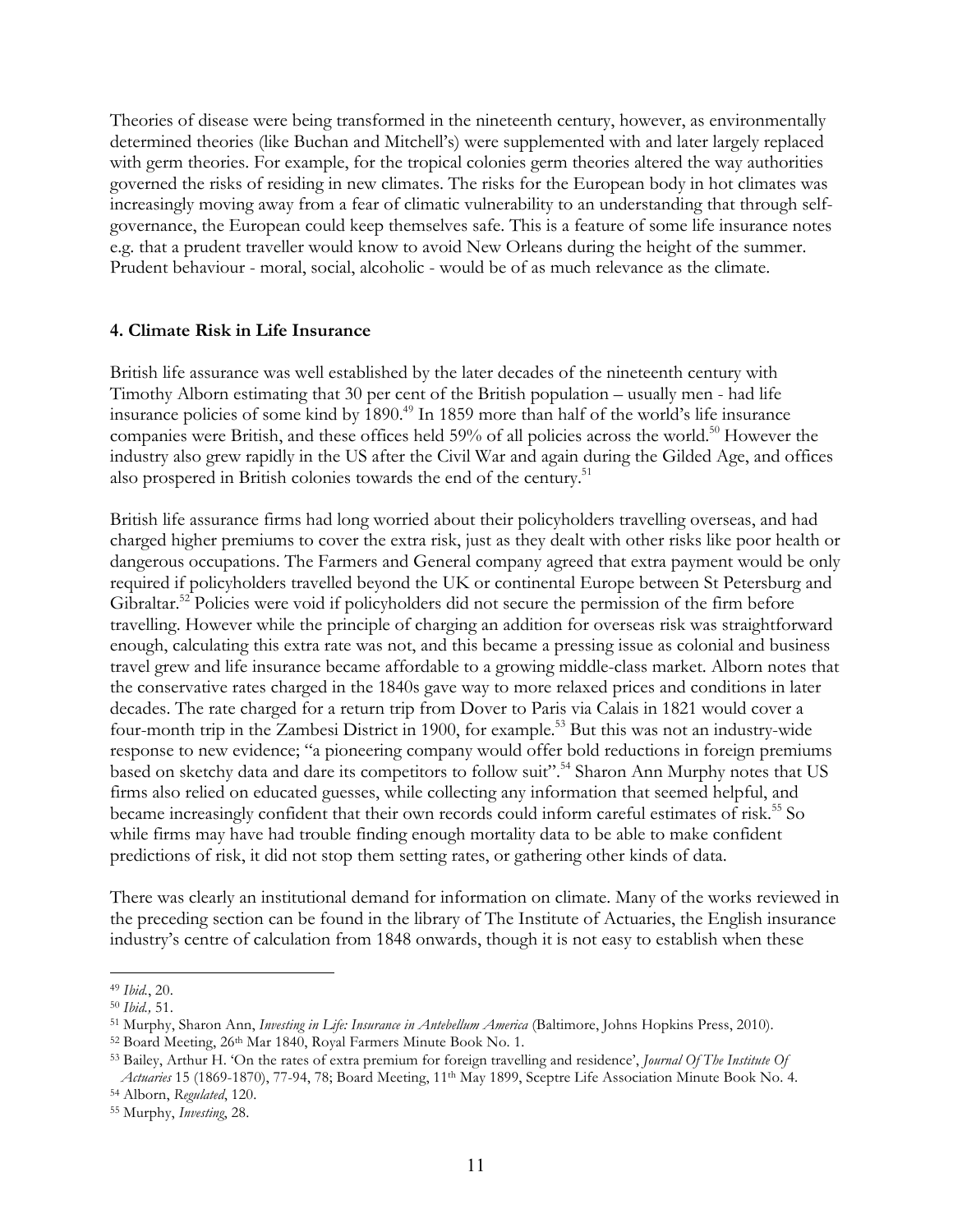were acquired. Those works used comparative mortality figures, the building blocks of actuarial calculation, to assess healthfulness, making them easy to translate into tools for insurance. However it seems clear that while firms sought information on climate, their need for useful data was often frustrated and climate seems to have been only one of the factors used to quantify the risk of travel or 'foreign residence'. Mortality statistics were therefore the preferred way of calculating local risk, even if it meant that the exact *causes* of these risks remained mysterious.

In 1845 W. T. Thomson, the actuary of Standard Life, concluded that the industry was charging excessively high fees for travel and residence.<sup>56</sup> Thomson and his colleagues, including Henry Marshall, Deputy Inspector-General of Army Hospitals, consulted different kinds of evidence to find a more accurate basis for these extra premiums, including the Parliamentary Reports on mortality amongst British troops in the colonies discussed above.<sup>57</sup> Marshall had in fact assisted Tulloch with his first report on army mortality before being posted overseas. As one nineteenth-century historian of insurance noted, "[Thomson's] report embraced not merely statistical facts and figures, but the opinion of the most eminent medical men those countries was sought and obtained."58 Once this information had been collated and new actuarial tables produced, Colonial Standard, a subsidiary of Standard Life, was established in 1846. The new company hoped that its cheaper rates would give it an advantage over more conservative offices. Risks were divided into four regions, defined in terms of broad geographical areas, latitude and season:

- "Class A: Europe; North America north of the 38° latitude but not west of the Mississippi; the Cape Colony south of the 30° latitude; Australia and New Zealand south of 30° latitude.
- Class B: North America north of the 35° latitude but not to the west of the Mississippi, and from November to June to the north of the 30° latitude; Bermuda and South America south of the 20° latitude.
- Class C: India, Ceylon, Mauritius and Chinese treaty ports.

Class D: the West Indies."59

Other offices quickly adopted similar rates. Eagle Life claimed to have engaged in similar research before setting their premiums: "Whenever correct grounds for calculation existed, on them the premiums have been founded. In all cases they have been cautiously compared and collated".<sup>60</sup> The US life insurance industry, based in North East cities, concurred with the Colonial's concern over life expectancy in the Western and Southern states and charged extra premiums south of the borders of Virginia and Kentucky (about 36.  $5^{\circ}$  latitude).<sup>61</sup>

Some of the justification for these different zones came from medicine. In the 1860s discussions of climate began to appear in handbooks for medical examiners, written to advise ordinary practitioners on how to examine applicants for life assurance. It seems likely that these doctors learned a good

<sup>56</sup> Walford, Cornelius, *Insurance Cyclopedia* (1871) Vol. 1 Charles and Edward Layton, London and J H and C M Goodsell, New York, 611-615.

<sup>57</sup> Michael Moss, *Standard Life 1825-2000*, The Standard Life Assurance Company. Edinburgh and London: Mainstream Publishing, 59.

<sup>58</sup> Walford, 611-12.

<sup>59</sup> Colonial Standard's Regions of Risk. Moss, *Standard*, 59.

<sup>60</sup> Eagle Life Assurance Company Prospectus, undated, 'Volume of prospectuses of Assurance Societies sent by the Clerical, Medical and General Life Assurance Society R826-G', 1834-1851, Institute Of Actuaries.

<sup>61</sup> Murphy, *Investing*, 34-35.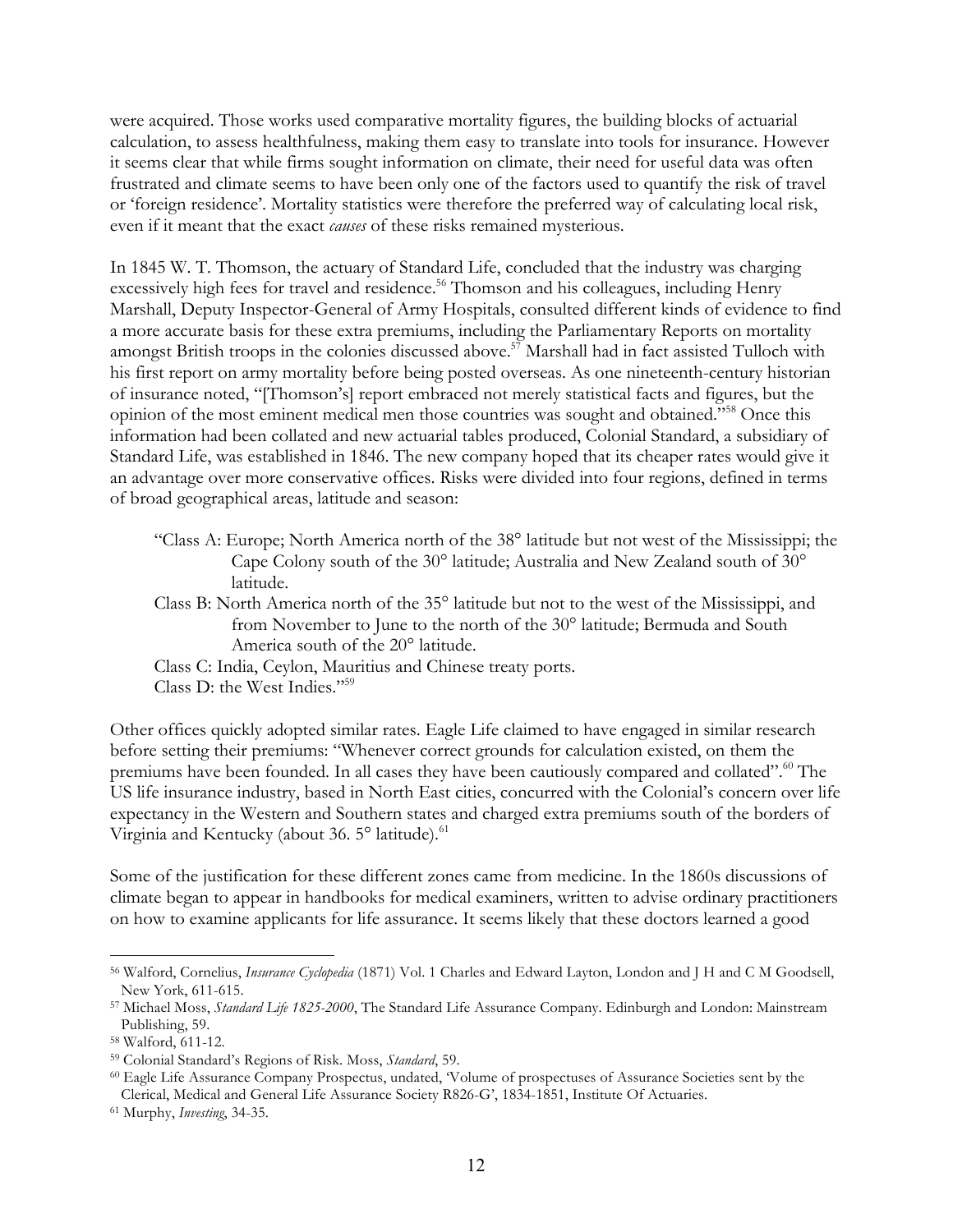deal about the risks of overseas climates through guides like this. In this way life assurance helped shape medical knowledge and practice in the everyday work of general practitioners across Britain, as Alborn has argued it did for understandings of tuberculosis.<sup>62</sup> One guide, written by William Brinton, Physician at several London hospitals and for the Mutual Life Assurance Society, noted "it is convenient to distinguish between the constitutional effects of mere climate, and the risk of diseases more or less endemic to the inhabitants of a given locality."63 The former concerned "certain general influences of climate, concerning which we can group our knowledge into something more akin to law" – so that denizens of warm climates who moved to Britain risked tuberculosis, but those from Southern Europe were less at risk of this as those from Africa or Central Asia.<sup>64</sup> In the case of the latter the doctor would "judge by the frequency and fatality of the endemic disease, how far it damaged the probabilities of life."<sup>65</sup>

Another handbook from the 1860s, by Jonathan Adams Allen, Professor at Rush Medical College, Chicago, stressed that: "An acquaintance with the meteorological condition of particular localities, is of great importance. Excessive thermometrical, barometrical and hygrometrical variations, in any particular locality, usually impair risks, by rendering them subject to various diseases."<sup>66</sup> As a result, he suggested, "Without exact reference to isothermal lines, natives of the zone extending from the thirtieth to the fiftieth parallels of latitude, may be considered as the best risks."67 Like Brinton, Allen also discussed the possibilities and risks of 'acclimation' (acclimatisation). This question, which had been examined by Tulloch in his pioneering work on army mortality, remained important for medical referees into the twentieth century, as it suggested that surviving initial infections as well as adapting to temperature and humidity reduced the risks for the transplanted European.

By the 1880s, commentators like Jeremiah Levan were convinced that "In climate we find one of the most powerful agencies in producing as well as modifying disease… Certain diseases are engendered by the effects of peculiar climates, whilst others, again, are removed and relieved by the same agency."68 He urged the examiner to estabish whether applicants were travelling to 'torrid' or 'temperate' climates. By the 1890s medical and actuarial workers were actively sharing information. James Edward Pollock and James Chisholm considered adding a section on climate and the diseases of South Africa, Canada, Australia and India and other British colonies to the fourth edition of their text for medical examiners, following the expansion of insurance in those places – but had abandoned it as too big a subject.<sup>69</sup> Luckily the colonies were "well supplied with medical men of high intelligence, whose reports we are daily receiving, and who are steadily adding to our knowledge".<sup>70</sup> Pollock and Chisholm's confidence suggests that companies felt able to make climate a productive source for the calculation of risk.

<sup>62</sup> Alborn, Timothy (2001) 'Insurance against Germ Theory: Commerce and Conservatism in Late-Victorian Medicine', *Bulletin of the History of Medicine* 75: 406–445; Alborn, *Regulated Lives.*

<sup>63</sup> Brinton, William (1863) *On the medical selection of lives for assurance*. New York: John Hopper, 29.

<sup>64</sup> Ibid.

<sup>65</sup> Ibid.

<sup>66</sup> Allen, Jonathan Adams (1867) *Medical examinations for life insurance*, 1st edition. Chicago: Horton and Leonard, 13. <sup>67</sup> Ibid.

<sup>68</sup> Levan, Jeremiah R (1885) *A treatise on medical examination for life insurance* Philadelphia: William F Fell, 23, 24.

<sup>69</sup> Pollock, James Edward and Chisholm, James, *Medical Handbook of Life Assurance for the Use of Medical and other officers of Companies*, London, Paris and Melbourne: Cassell and Company Ltd, 4th edition, 1895, iii.

<sup>70</sup> *Ibid.*, iii, iv.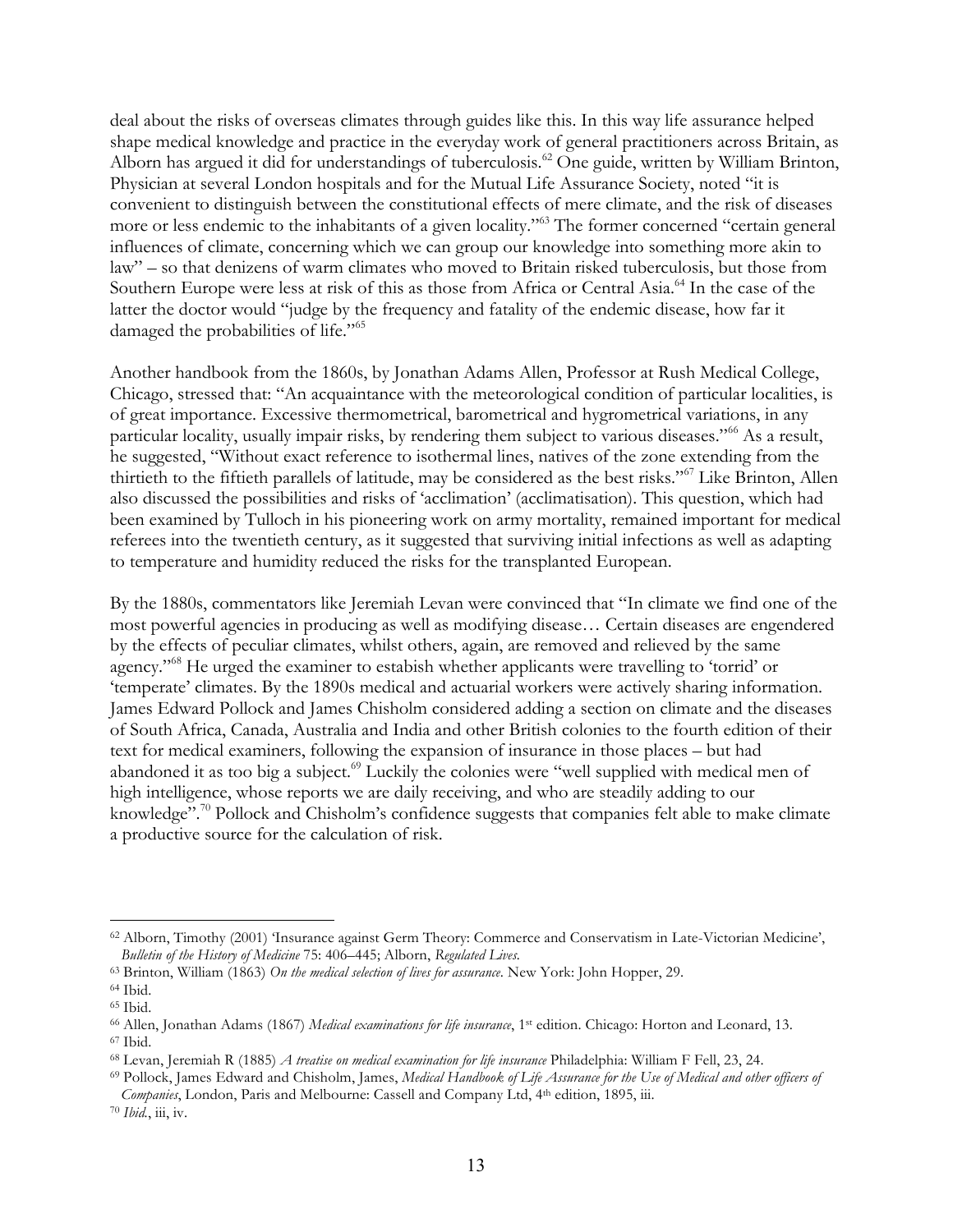By this point there was a certain amount of agreement between British firms about safe and risky latitudes. Between 1882 and 1903 the Prudential, the biggest British firm at the turn of the century, produced a map showing the dangerous latitudes as a 'pink zone'. After a year with the company, policyholders could apply to live anywhere *outside* the pink zone; but five years with the company, medical approval and extra premiums were required to live *within* it, and the Gold Coast and New Orleans were still off limits.<sup>71</sup>



(*Special Instructions and Tables, Prudential Assurance Company Ltd. February 1884*, p143.)

This map suggests a neat system where latitude, climate, and disease were proxies for each other, where life assurance translated data between medicine, climate science, and vital statistics. Medical men working in tropical epidemiology used company records as evidence, as Robert Christison, Colonial Life's medical officer, did in 1864, and doctors in the tropics updated firms with new findings and suggestions.<sup>72</sup> However some actuaries were worried about the neatness of these boundaries and the character of this system; in 1869 Arthur Bailey, was already describing this development of "bounding the prohibited regions" as "convenient but not scientific", noting that firms did not always follow their own rules: "when… the prohibited regions are once touched, all system is at an end."<sup>73</sup>

It also proved impossible to separate climate from other factors when calculating risk, just as Brinton had suggested. So while James Meikle urged actuaries to consider the work of von Humboldt and other "writers on tropical climates", he also discussed the diet and customs of different places, the habits of individuals, and the records of existing firms or of state censuses. Much of these last matters did not mention climate, or even disease, but dealt in mortality rates alone as a proxy for

<sup>71</sup> *The Industrial Branch, Prudential Assurance Company, Agent's Instructions*. 1882. 72 Walford, *Insurance*, 615-16.

<sup>73</sup> Bailey, 'Rates', 78.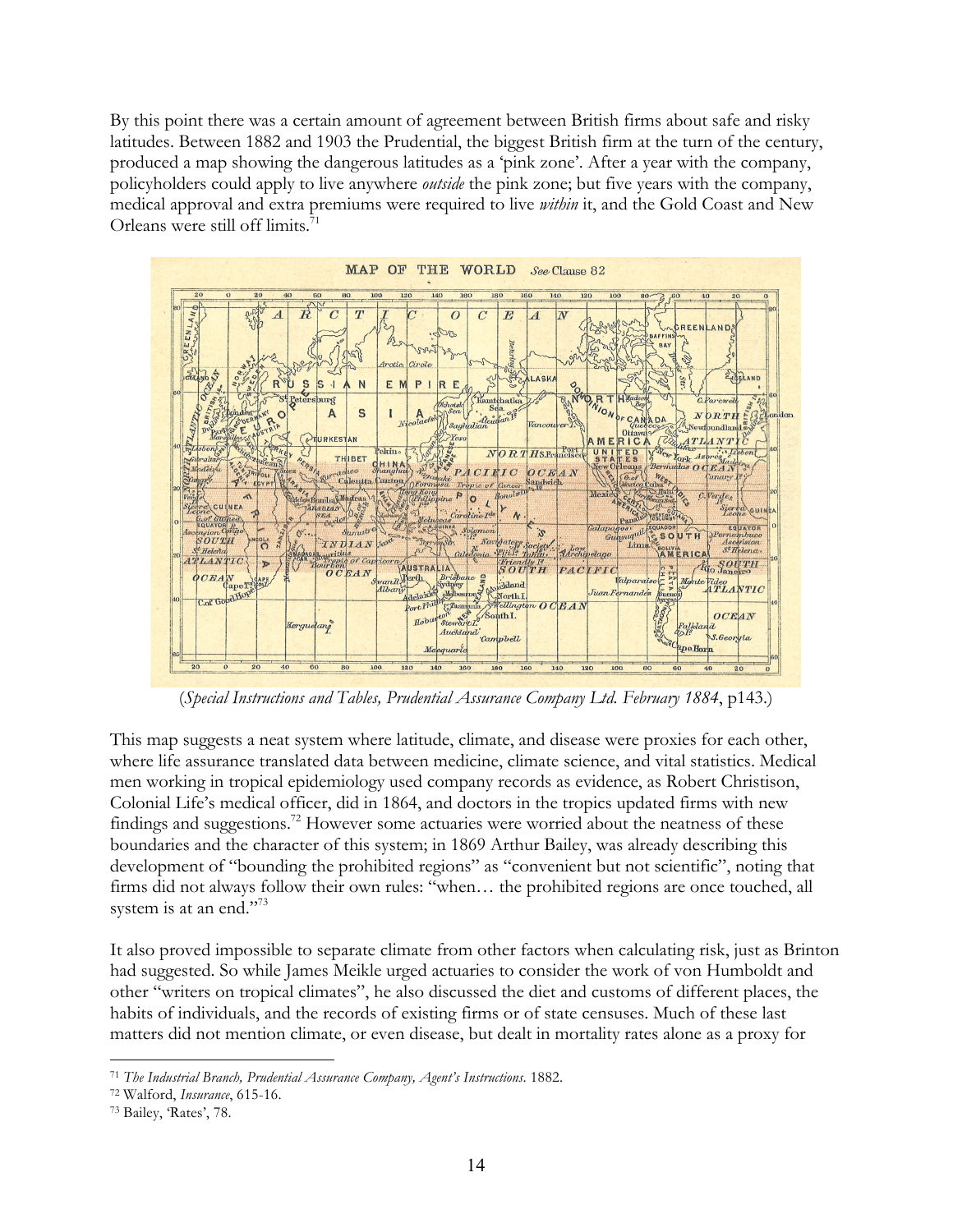risk.74 And in 1908 Edward Brockbank stated that the tropics were "dangerous for several reasons, the chief of which are the heat, and the endemic diseases, sanitation and food."75 The discussion of acclimation also makes it clear that the nature and habits of the applicant was another key factor, and by the early twentieth century the proposer's 'race' was also felt to be increasingly important.<sup>76</sup>

In conclusion, then, life assurance companies drew on different resources to make climate a useful consideration in calculating risk - climatology; the influence of climate on disease and health; and mortality records for different localities – though these were not analysed in terms of probability. While climatological data were considered – for example in Tulloch's pioneering work, or in the medical examiner's handbooks – the condition of contemporary medical knowledge made it hard to establish relationships between life expectancy and climatic phenomena like temperature or humidity. Given the industry's obsession with mortality rates, it is not surprising that these were often used as proxy indicators of healthiness; unpacking these black boxes would have required a good deal of work, and in many places neither the data nor the scientific understanding of their relation to the problem were available. Creating case-by-case evaluations of these risks was also a major undertaking for firms, so it is not surprising that they adopted zones of different premiums; here again latitude often stood in for climate data, though it is clear that the zones also reflected Anglo-Saxon prejudices as well as geopolitical and other matters. The ease of translation between these terms (climate, mortality, latitude, disease, sanitation) was both an advantage and a recurring concern. Perhaps this wide-ranging search for ideas with which to inform the calculation of risk reflects the essential prudence of the actuarial outlook; it may just have easily have reflected the difficulties involved in making this kind of information useful for insurers.

## **5. Conclusions**

In this paper we have showed that insurance companies in the nineteenth century collected, collated and synthesized data to produce their own forms of experiential expertise of the impact of weather and climate on their insurance businesses. In neither hail insurance nor life insurance for travellers overseas could insurers be said to be leading scientific debates, but they did create their own form of expertise not dissimilar to forms of amateur expertise, though this time for a greater calculative, if not actuarial purpose.77 Insurers didn't count as such in terms of actuarial calculation when it came to weather and climate risks, but they did draw on a wide array of statistics and expertise as inputs to decision-making about pricing contracts, even if in the end they tended to use existing mortality figures as proxies for risk, and their broader experience of risky environments and situations counted far more than actuarial expertise did, just as was the case for Geoffrey Clark's eighteenth-century firms. As Arthur Bailey complained in 1869, firm's rates for travel were "arbitrary and unscientific", though we would disagree with his suggestion that they were "for the most part little better than

<sup>74</sup> Meikle, James, 'On the additional premium required for residence in foreign climates. An address to the Actuarial Society of Edinburgh', *JIA* 19 (1875-1876) [Jan 1876], 268-294, 286-288.

<sup>75</sup> Brockbank, E. M. *Life Insurance and General Practice*, Oxford Medical Publications, London: Henry Frowde, Hodder and Stoughton, 1908 271-2.

<sup>76</sup> 'Abstract Of The Discussion,' in Winter, Arthur T., 'Notes on mortality and life assurance in India', *Journal of the Institute of Actuaries*, 43 (1909) 365-407, 398. Lister, Thomas David, (1921) *Medical examination for life insurance*, London: Edward Arnold.

<sup>77</sup> Clark, *Betting*.